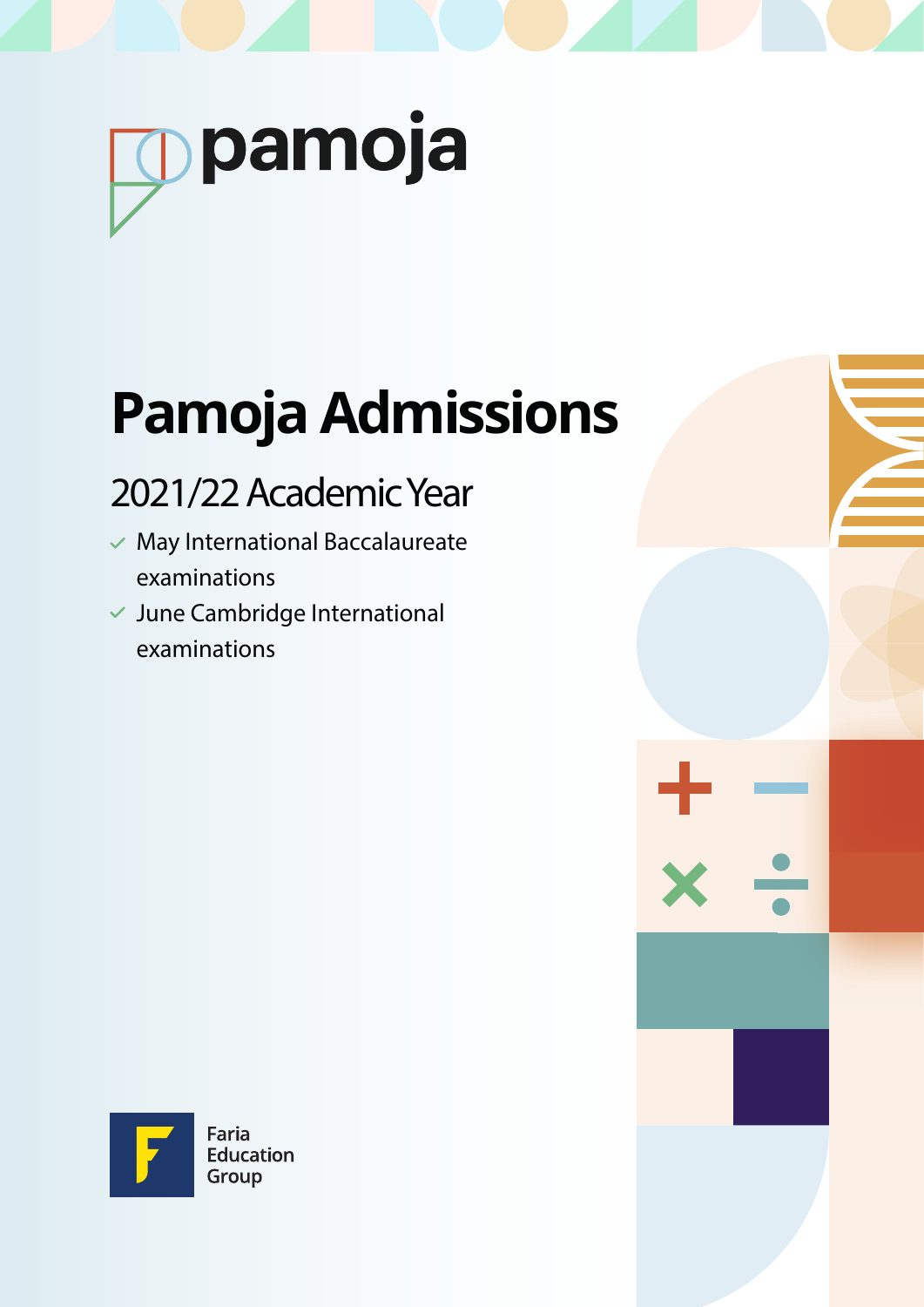# **Table of contents**

| <b>General comments</b>                                                                                                                                           | 02 |
|-------------------------------------------------------------------------------------------------------------------------------------------------------------------|----|
| pamoja                                                                                                                                                            |    |
| online courses                                                                                                                                                    | 03 |
| Pamoja Online Courses - Cambridge International Upper<br><b>Secondary and Cambridge International Advanced</b>                                                    | 03 |
| Cambridge International iGSCE subjects                                                                                                                            | 03 |
| Cambridge International AS and A Level subjects                                                                                                                   | 03 |
| Cambridge IGCSE subjects                                                                                                                                          | 04 |
| Cambridge International AS and A Level subjects                                                                                                                   | 04 |
| Year 1 lifecycle: key dates and special fees                                                                                                                      | 06 |
| Year 2 lifecycle: key dates and special fees                                                                                                                      | 08 |
| Special considerations                                                                                                                                            | 09 |
| Pamoja students moving schools                                                                                                                                    | 09 |
| <b>Medical exceptions</b>                                                                                                                                         | 09 |
| Pamoja Online Courses - International Baccalaureate Diploma Programme                                                                                             | 10 |
| IB Diploma subjects (excluding Extended Essay)                                                                                                                    | 10 |
| Year 1 lifecycle: key dates and special fees                                                                                                                      | 12 |
| Year 2 lifecycle: key dates and special fees                                                                                                                      | 14 |
| Special considerations                                                                                                                                            | 16 |
| Pamoja students moving schools                                                                                                                                    | 16 |
| <b>Medical exceptions</b>                                                                                                                                         | 16 |
| <b>Extended Essays</b>                                                                                                                                            | 16 |
| pamoja<br>lesson suite                                                                                                                                            | 17 |
| Pamoja Lesson Suite – Cambridge International Upper Secondary and<br><b>Cambridge International Advanced and International Baccalaureate</b><br>Diploma Programme | 17 |
| <b>Invoicing frequently asked questions</b>                                                                                                                       | 18 |
| <b>List of abbreviations</b>                                                                                                                                      | 19 |

 $\mathcal{P}$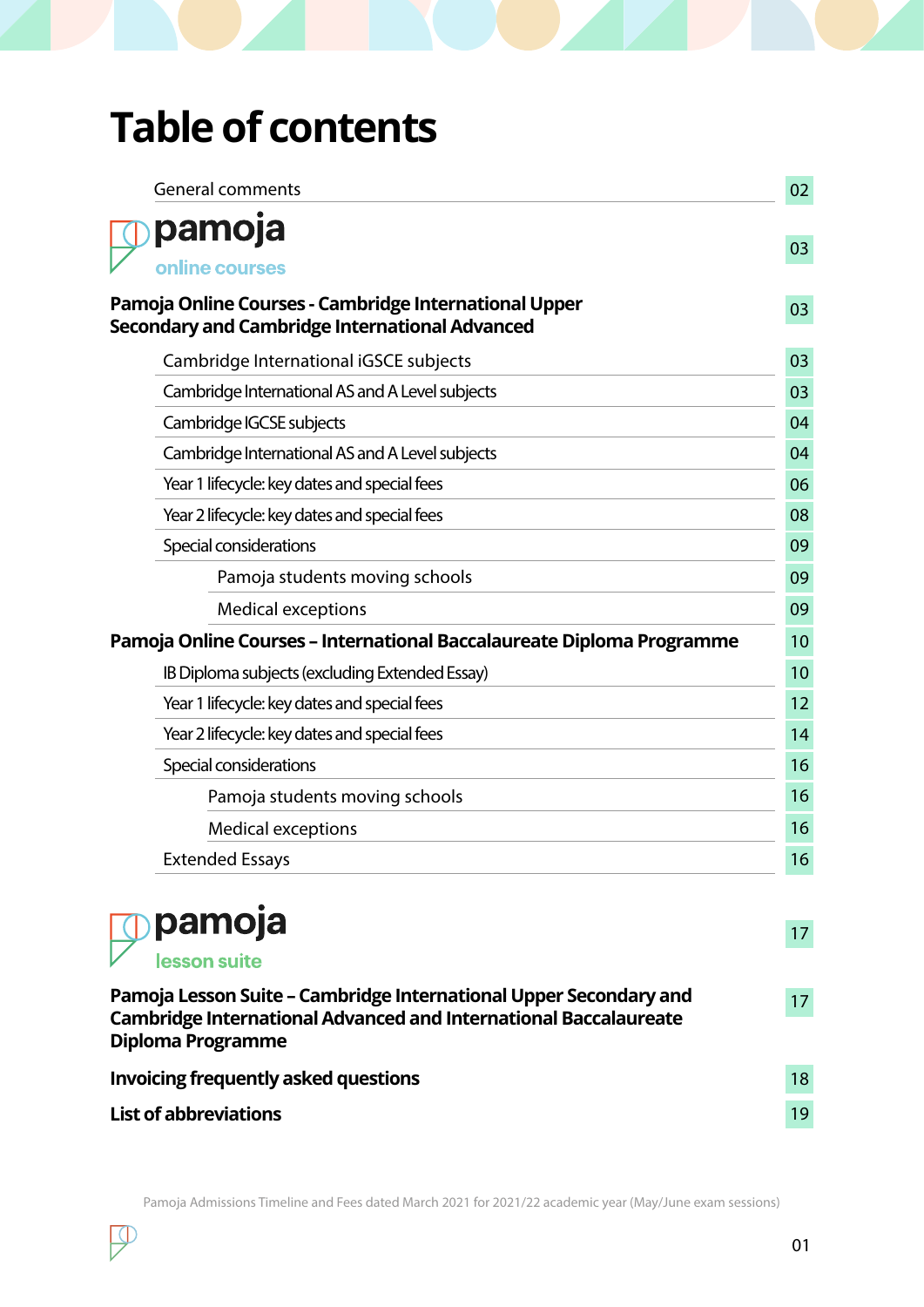# **General comments**

- All prices are quoted in USD, GBP, Euros and RMB.
- All contracts must be with Cambridge International Schools and IB World Schools. Pamoja Education does not contract with any other party (including parents).
- All requests for transfers and course/level changes must be approved by Pamoja's Academic team.
- Terms and conditions are as per the relevant terms and conditions (also known as Participation Agreement). These can be found on Pamoja's website here: https://pamojaeducation.com/terms/terms-of-service.
- Schools are required to accept these terms and conditions when enrolling students.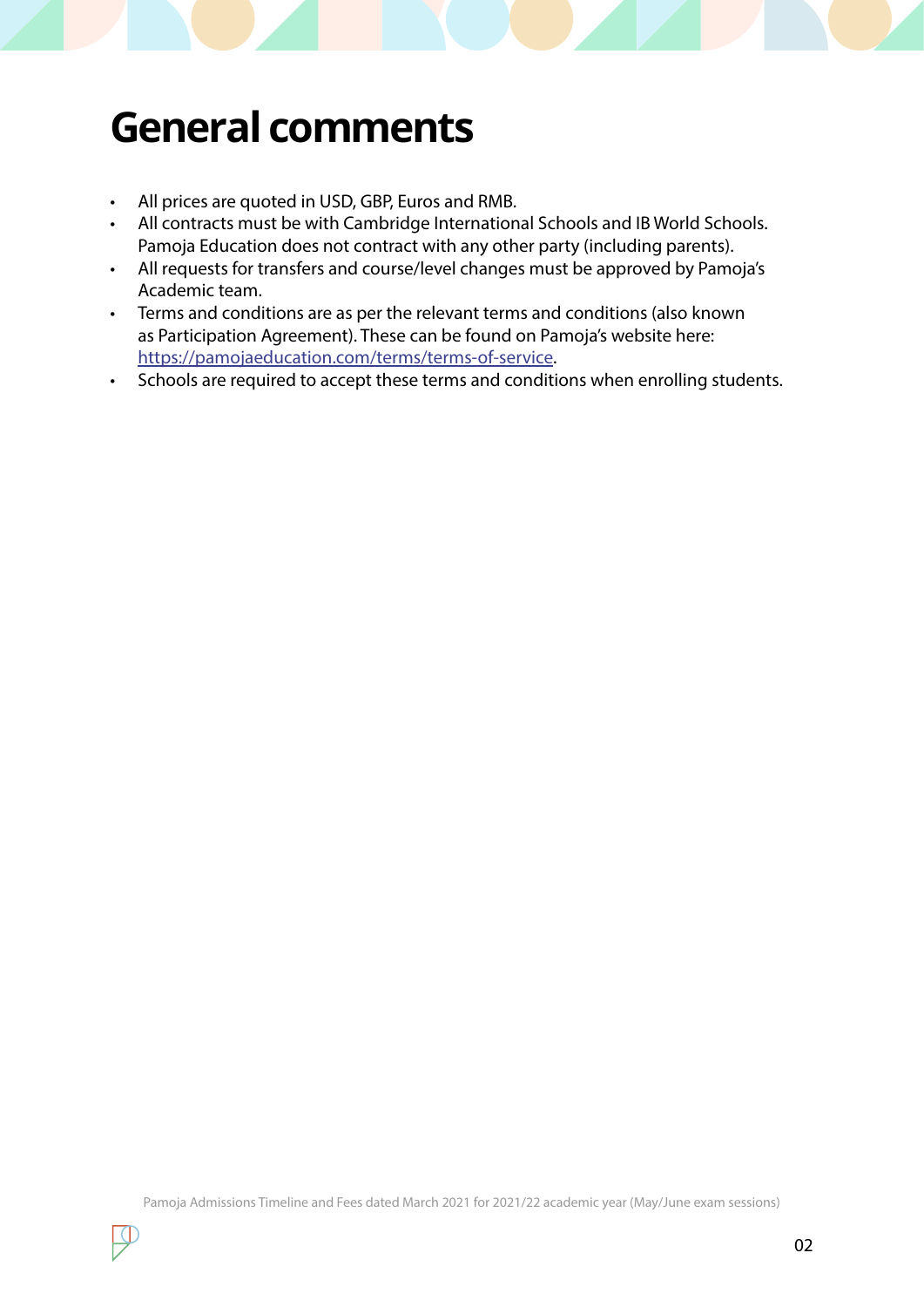

## **Pamoja Online Courses - Cambridge International Upper Secondary and Cambridge International Advanced**

#### **June 2023 Cambridge exams**

Please refer to the quote provided by your Business Development Consultant to find out the total amount of tuition fees your school will be charged. Pamoja Online Courses Cambridge International courses offered (subject to receiving sufficient enrolments) detailed below:

#### **Cambridge International IGCSE subjects**

- Business Studies (0450)
- Biology (0610)
- Chemistry (0620)
- Computer Science (0478)
- Economics (0455)
- Geography (0460)
- ICT (0417)
- Mathematics (0580)
- Mathematics additional (0606)
- Physics (0625)

#### **Cambridge International AS and A Level subjects**

- Accounting (9706)
- Business (9609)
- English General Paper (8021)
- Law (9084)
- Mathematics Route A (9709)
- Mathematics Route B (9709)
- Psychology (9990)
- Thinking Skills (9694)

03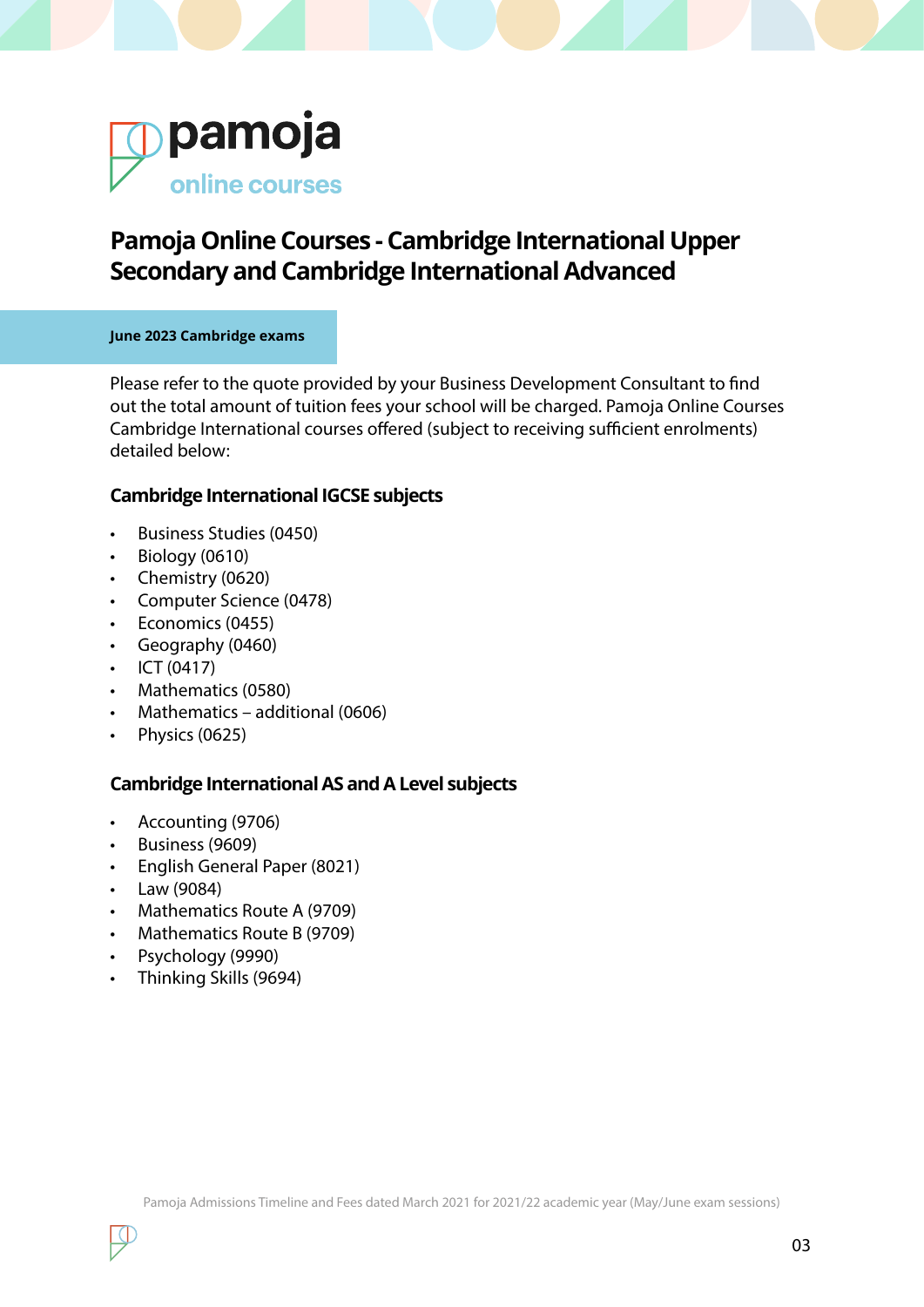#### **June 2022 Cambridge international exams**

Please refer to the quote provided by your Business Development Consultant to find out the total amount of tuition fees your school will be charged. Pamoja Online Courses Cambridge International courses offered (subject to receiving sufficient enrolments) detailed below:

#### **Cambridge IGCSE subjects**

- Business Studies (0450)
- Computer Science (0478)
- Geography (0460)
- Physics (0625)

### **Cambridge International AS and A Level subjects**

- Business (9609)
- Mathematics Route A (9709)
- Mathematics Route B (9709)
- Psychology (9990)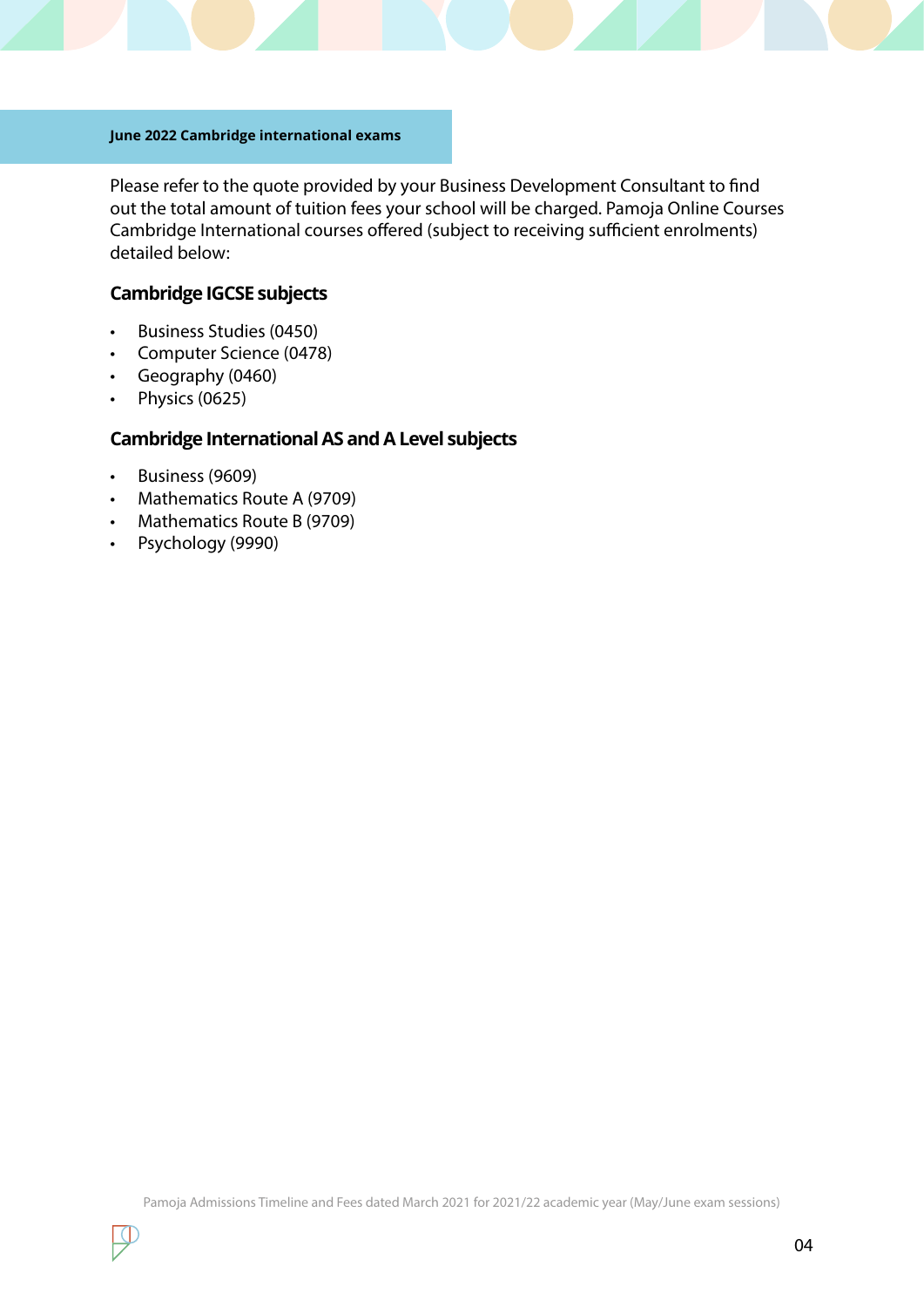Pamoja Online Courses Cambridge International iGCSE tuition fees:

| Year                          | <b>USD</b> | <b>GBP</b> | <b>Euros</b> | <b>RMB</b> |
|-------------------------------|------------|------------|--------------|------------|
| Year 1<br>(September<br>2021) | \$840      | £655       | €735         | ¥6,718     |
| Year 2<br>(September<br>2022) | \$880      | £685       | €770         | ¥7,048     |

Pamoja Online Courses Cambridge International iAS and iALevel tuition fees:

| <b>Year</b>                   | <b>USD</b> | <b>GBP</b> | <b>Euros</b> | <b>RMB</b> |
|-------------------------------|------------|------------|--------------|------------|
| Year 1<br>(September<br>2021) | \$1,320    | £1,030     | €1,160       | ¥10,578    |
| Year 2<br>(September<br>2022) | \$1,380    | £1,075     | €1,210       | ¥11,048    |

Cambridge International iAS and iALevel One Year Courses – English General (8021) tuition fees:

| Year                   | <b>USD</b> | <b>GBP</b> | <b>Euros</b> | <b>RMB</b> |
|------------------------|------------|------------|--------------|------------|
| Full fee for<br>course | \$1,320    | £1,030     | €1,160       | ¥10,578    |

Cambridge International iAS and iALevel One Year Courses – English General (8021), Further Mathematics (9231) and Mathematics (One Year) (9709) tuition fees:

| Year                   | <b>USD</b> | <b>GBP</b> | <b>Euros</b> | <b>RMB</b> |
|------------------------|------------|------------|--------------|------------|
| Full fee for<br>course | \$2,650    | £2,065     | €2,320       | ¥21,138    |

\*Admissions fees and transfer fees:

| <b>USD</b> | <b>GBP</b> | <b>Euros</b> | <b>RMB</b> |
|------------|------------|--------------|------------|
| \$2,650    | £2,065     | €2,320       | ¥21,138    |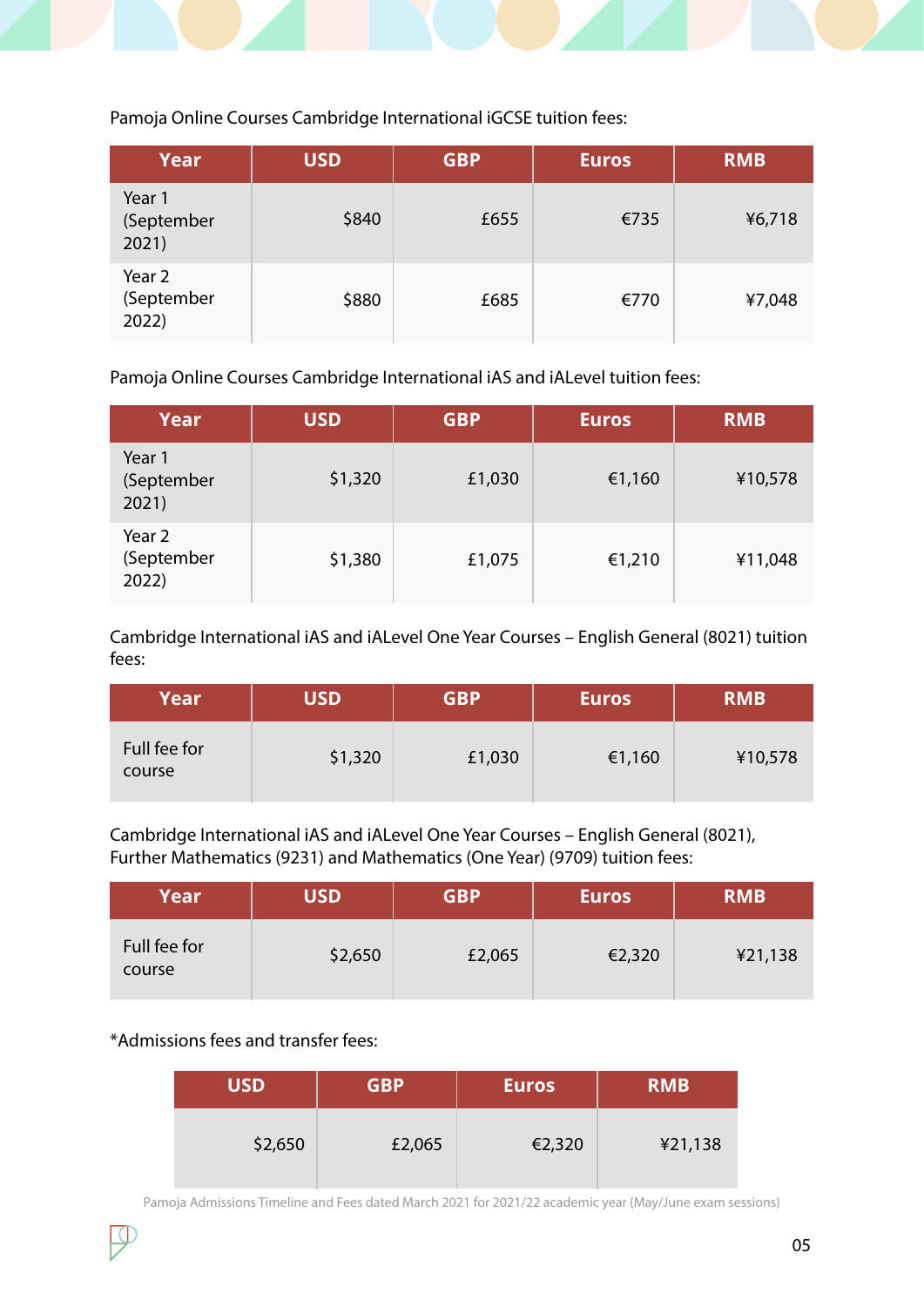#### **Year 1 lifecycle: key dates and special fees**



|                                                           | <b>Pre 8 sep 2021</b> | 8 sep to 5 oct 2021                | from 6 oct 2021                                                                 |
|-----------------------------------------------------------|-----------------------|------------------------------------|---------------------------------------------------------------------------------|
| Withdrawals                                               | No fee                | \$420* admin fee<br>No tuition fee | Full Y1 tuition fee<br>payable                                                  |
| Course changes                                            | No fee                | No fee                             | Minimum switch<br>fee of \$420* (Note<br>1)                                     |
| Late starter &<br>Transfer student                        | N/A                   | N/A                                | Minimum transfer<br>fee of $$420*$ plus<br>full tuition fee<br>payable (Note 2) |
| Failure to complete<br>SBC orientation by<br>Y1 drop date | N/A                   | N/A                                | Email reminders<br>will be sent (Note<br>3)                                     |

# **Key points**

- Fees apply per enrolment and per course.
- Where dates apply (eg to withdrawals), Pamoja must be informed in writing by the deadline. Verbal communication is not adequate – a written record must be available.

#### **Note 1 (Course changes from 6 Oct 2021)**

- Request requires a transfer review. The review will consider what catch-up work is required to be performed by the student, whether this is achievable and what additional teaching support is required.
- If the change is approved, then a minimum switch fee of \$420 will apply (it will be more if additional teaching support is required). There is just one tuition fee (we don't charge tuition fees for both courses).
- No fee will be charged if the change is not approved.

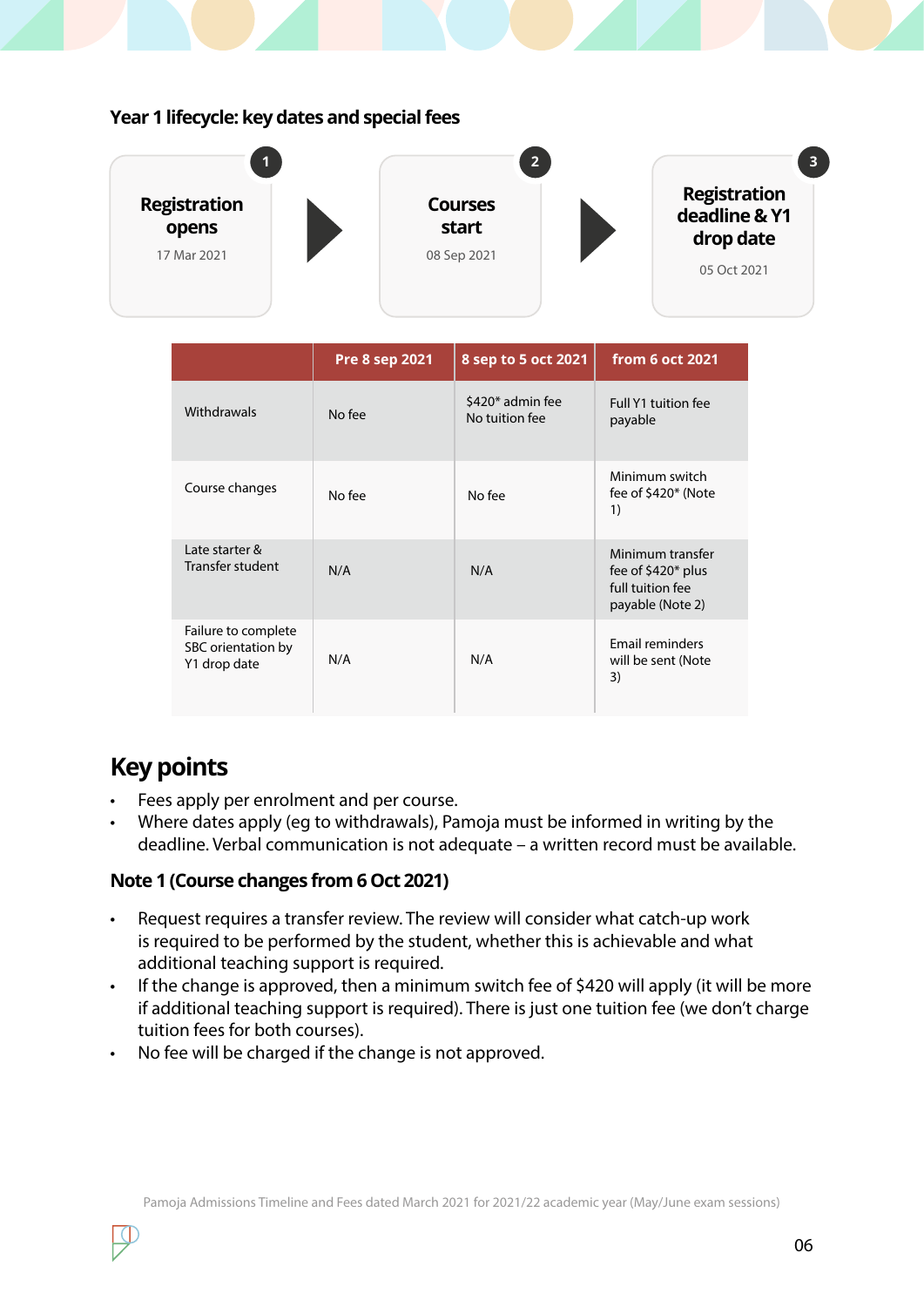#### **Note 2 (Late Starters and Transfer students from 6 Oct 2021)**

- Request requires a transfer review. The review will consider what catch-up work is required to be performed by the student, whether this is achievable and what additional teaching support is required.
- If the transfer is approved, then a minimum transfer fee of \$420 will apply (it will be more if additional teaching support is required) in addition to the full tuition fee.
- No fee will be charged if the transfer is not approved.
- If a transfer withdraws at any stage after enrolment then the full tuition fee and the full transfer fee both remain payable.

#### **Note 3 (SBC orientation)**

The Site-based Coordinator (SBC) orientation is a free short self-paced orientation course designed to familiarise SBCs with the navigation of our Pamoja Online Courses platform, as well as the main concepts and online tools that they will need to utilise in order to best support students in their online course.

There is a strong correlation between successful students and SBCs who have completed their training. It is therefore a contractual requirement that all SBCs complete their training.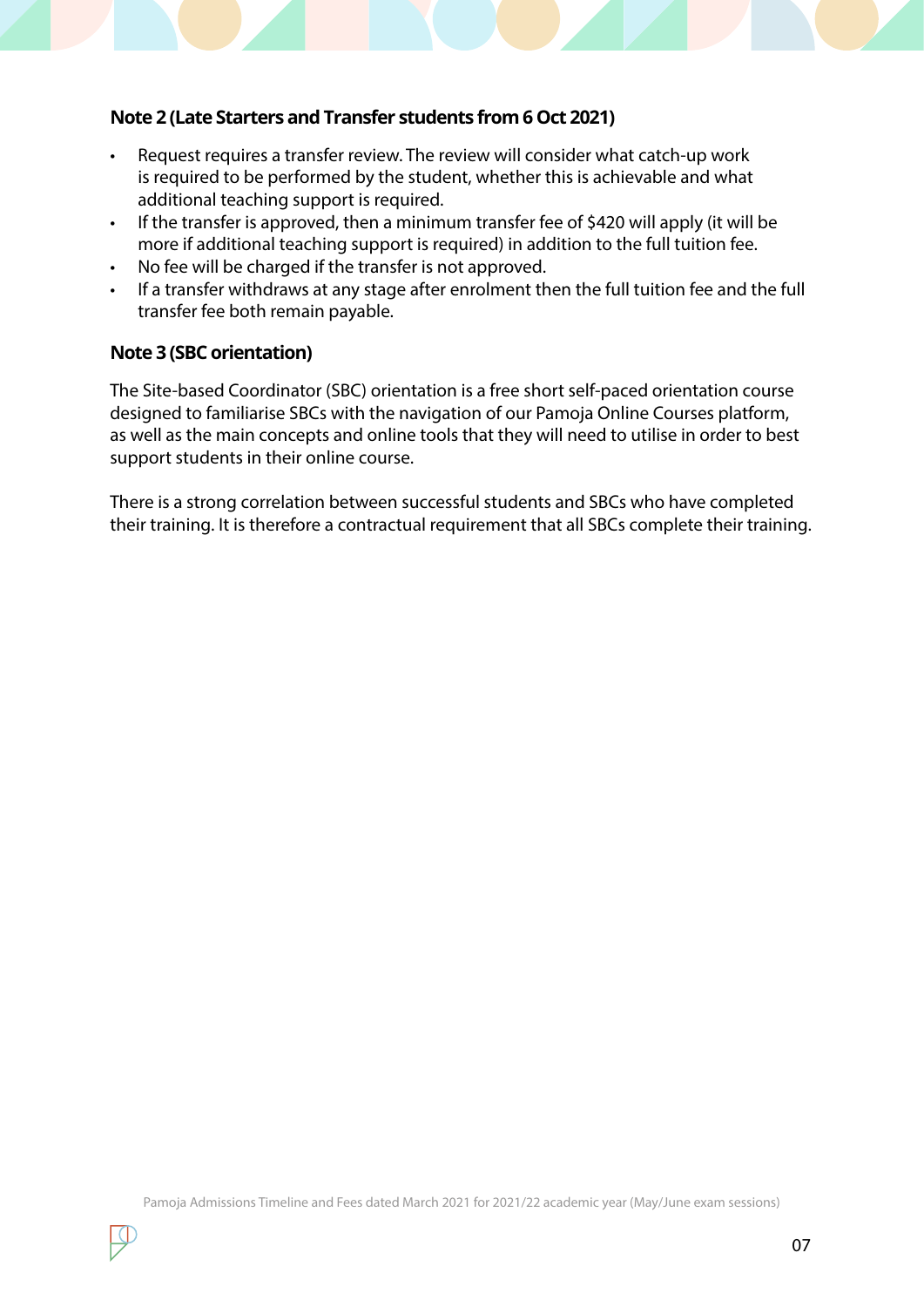### **Year 2 lifecycle: key dates and special fees**



|                         | <b>Pro 26 May 2021</b> | 27 May to 7 Sep<br>2021                                                          | 8 Sep to 21 Sep<br>2021                                                          | <b>From 22 Sep 2021</b>                                                          |
|-------------------------|------------------------|----------------------------------------------------------------------------------|----------------------------------------------------------------------------------|----------------------------------------------------------------------------------|
| Withdrawals             | Y1 fees apply          | No Y2 tuition fee<br>(Note 1)                                                    | \$420* admin fee<br>No Y2 tuition fee<br>(Note 1)                                | Full Y2 tuition fee<br>payable (Note 1)                                          |
| Course/Level<br>changes | Y1 fees apply          | Minimum switch<br>fee of \$420 (Note 2)                                          | Minimum switch<br>fee of \$420 (Note 2)                                          | Minimum switch<br>fee of \$420 (Note 2)                                          |
| Transfer student        | Y1 fees apply          | Minimum transfer<br>fee of \$420 plus<br>full Y2 tuition fee<br>payable (Note 3) | Minimum transfer<br>fee of \$420 plus<br>full Y2 tuition fee<br>payable (Note 3) | Minimum transfer<br>fee of \$420 plus<br>full Y2 tuition fee<br>payable (Note 3) |

# **Key points**

- Fees apply per enrolment and per course.
- Where dates apply (eg to withdrawals), Pamoja must be informed in writing by the deadline. Verbal communications is not adequate – a written record must be available.
- Year 2 transfer requests for J2022 students will be considered for IGCSE Business Studies (0450), Computer Science (0478), Geography (0460), Physics (0625) and International A Level Business (9609) and Psychology (9990) only.

#### **Note 1 (Y2 course withdrawals)**

- Any withdrawal made prior to 26 May 2021 is treated as a Y1 withdrawal (no refund of Y1 tuition fee, no Y2 tuition fee).
- Provided Pamoja are informed in writing before the end of 7 September 2021 that the student will not be returning for Y2, then no Y2 tuition fee is due.
- Provided Pamoja are informed in writing between 8 September 2021 and the end of 21 September 2021 that the student will not be returning for Y2, then no Y2 tuition fee is due, but there will be a \$420 administration fee for late withdrawal.
- If a student withdraws after 22 September 2021, then the full Y2 tuition fee is payable.

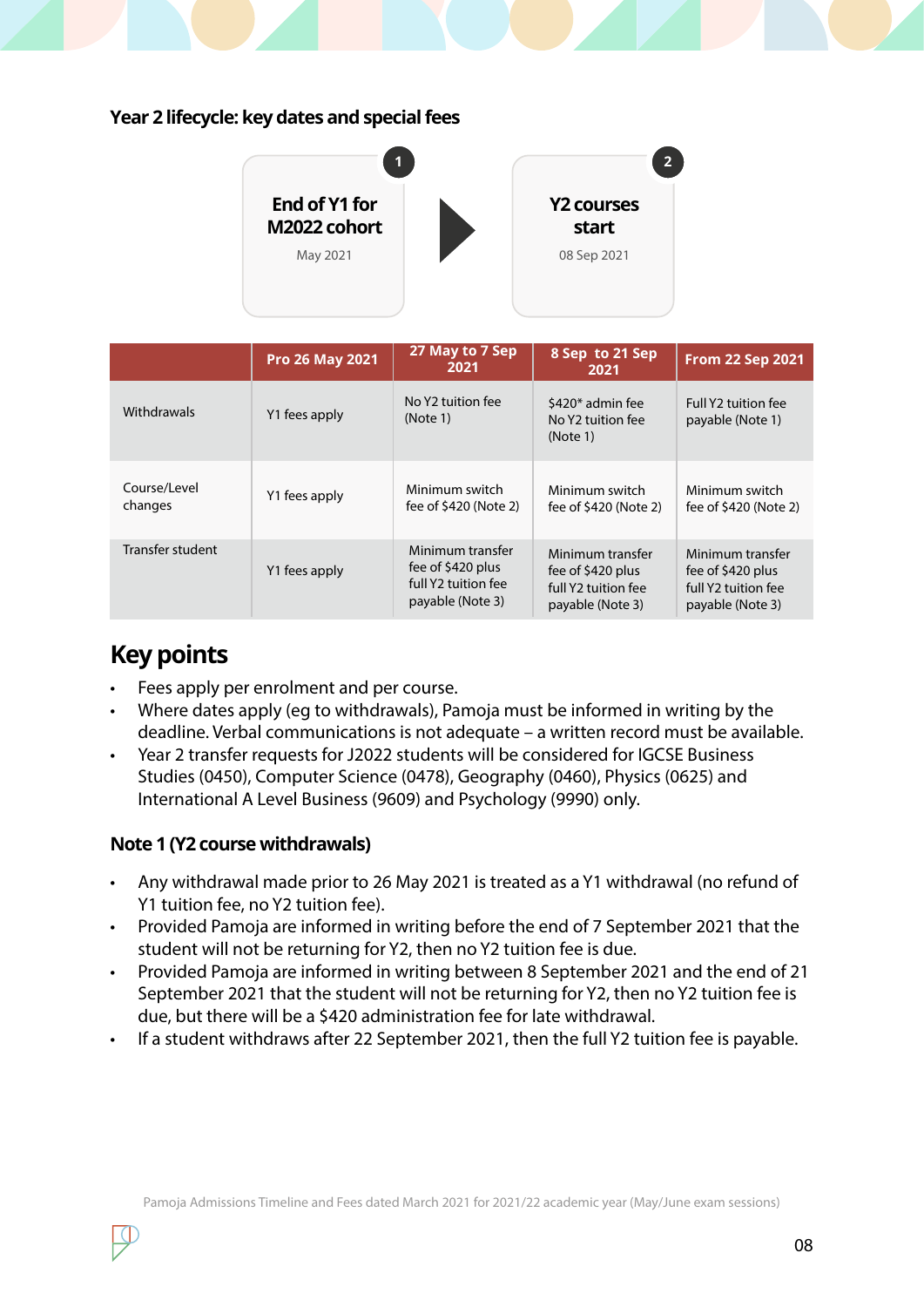#### **Note 2 (Course and level changes)**

- Request requires a transfer review. The review will consider what catch-up work is required to be performed by the student, whether this is achievable and what additional teaching support is required.
- If the change is approved, then a minimum switch fee of \$420 will apply (it will be more if additional teaching support is required). There is just one Y2 tuition fee (we don't charge tuition fees for both courses).
- No fee will be charged if the change is not approved.
- If the Pamoja Academic Team initiates a level change, then no switch fee will apply.

#### **Note 3 (Transfer students)**

- Request requires a transfer review. The review will consider what catch-up work is required to be performed by the student, whether this is achievable and what additional teaching support is required.
- If the transfer is approved, then a minimum transfer fee of \$420 will apply (it will be more if additional teaching support is required) in addition to the full Y2 tuition fee.
- If a transfer withdraws by the end of 7 September 2021 then no fees are due.
- If a transfer withdraws from 8 September 2021, then the full Y2 tuition fee is payable as well as the full transfer fee.

## **Special considerations**

#### **Pamoja students moving schools**

If a Pamoja student moves to another Cambridge International School during the academic year, the new school will not be charged unless the original school has not paid. Overall there will only be one tuition fee.

#### **Medical exceptions**

In the case where a student has had to leave their online course due to medical conditions, the fee charged can be reviewed and if specific criteria met, can be partially refunded. Approval required from the Pamoja Senior Management team.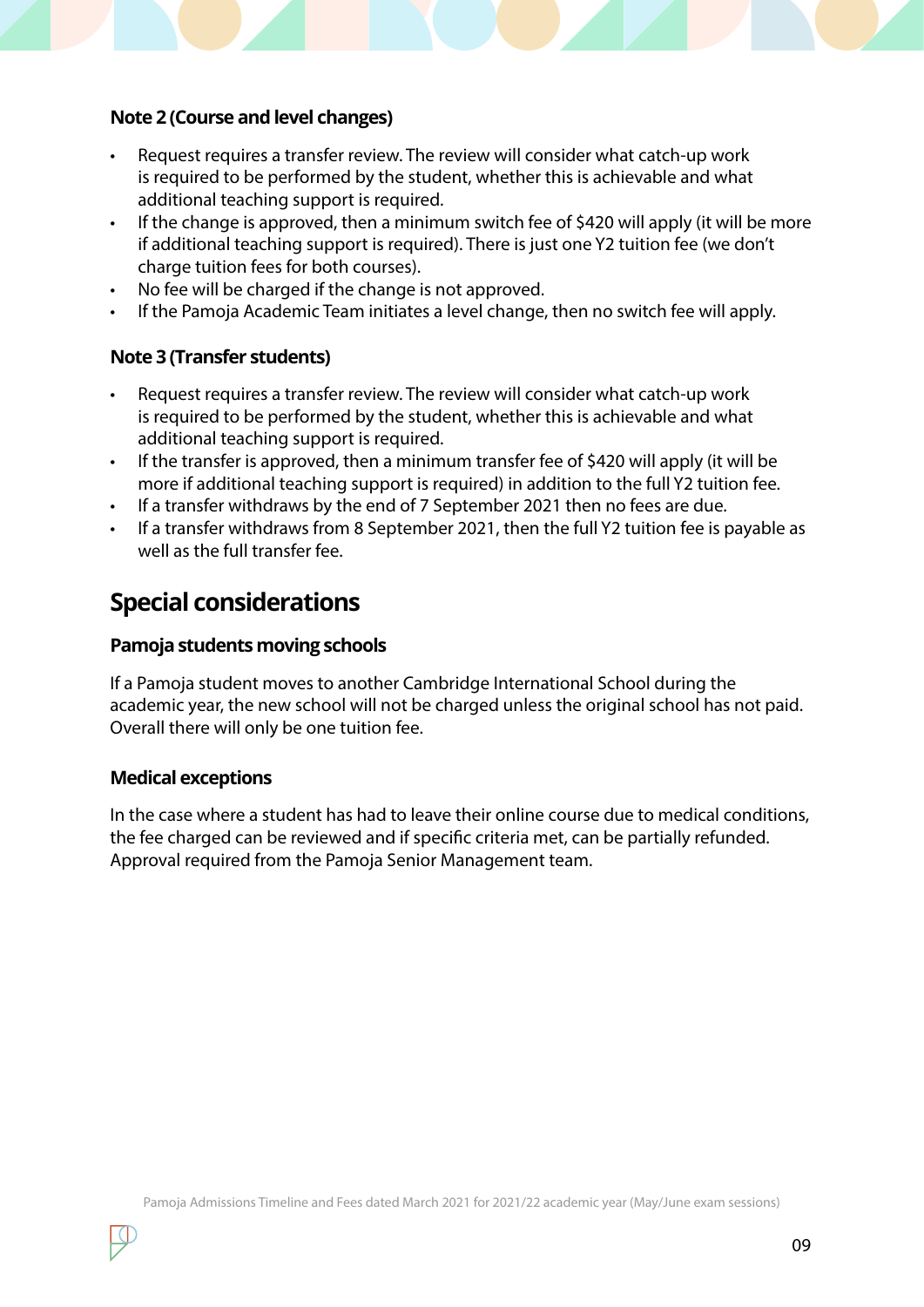# **Pamoja Online Courses – International Baccalaureate Diploma Programme**

**IB Diploma subjects (excluding Extended Essay)**

#### **May 2022 and May 2023 IB Diploma exams**

Please refer to the quote provided by your Business Development Consultant to find out the total amount of tuition fees your school will be charged.

Pamoja Taught IB Diploma courses offered (subject to receiving sufficient enrolments) detailed below:

#### **Studies in language and literature**

• English A Language and Literature HL & SL

#### **Language acquisition**

- French ab initio
- Mandarin ab initio
- Spanish ab initio
- Spanish B SL

#### **Core elements Individuals and societies**

- Theory of knowledge example and the settlement of the Business Management HL & SL
	- Economics HL & SL
	- ITGS HL & SL
	- Philosophy SL
	- Psychology HL & SL

#### **Mathematics**

- Mathematics: Analysis and Approaches HL & SL
- Mathematics: Applications and Interpretations HL & SL

#### **The arts**

• Film SL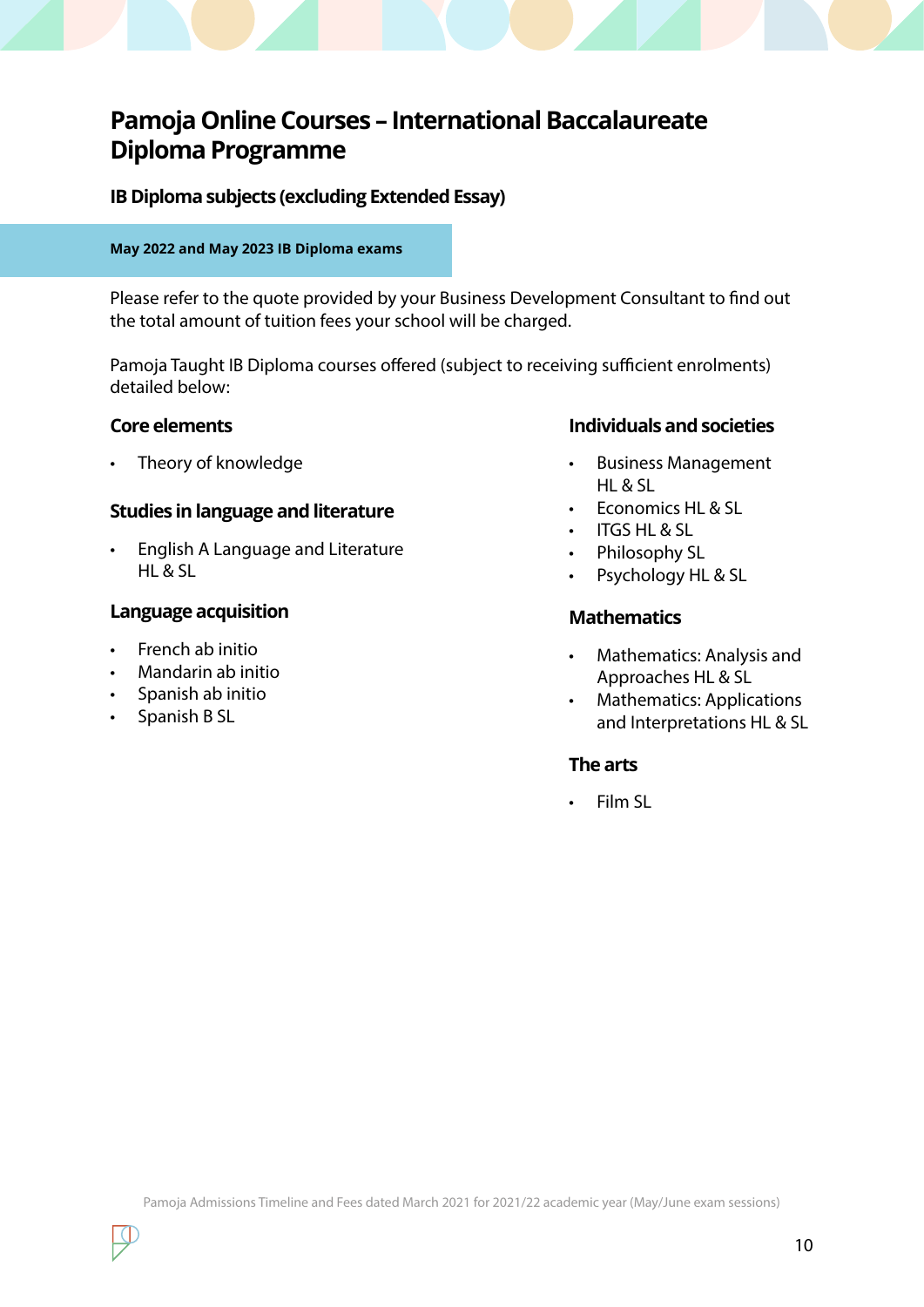

Pamoja Online Courses IBDP tuition fees (excluding EE):

| <b>Year</b>                   | <b>USD</b> | <b>GBP</b> | <b>Euros</b> | <b>RMB</b> |
|-------------------------------|------------|------------|--------------|------------|
| Year 1<br>(September<br>2021) | \$1,320    | £1,030     | €1,160       | ¥10,578    |
| Year 2<br>(September<br>2022) | \$1,390    | £1,080     | €1,220       | ¥11,128    |

Pamoja Online Courses IBDP ab initio language courses and Film SL tuition fees:

| Year                          | <b>USD</b> | <b>GBP</b> | <b>Euros</b> | <b>RMB</b> |
|-------------------------------|------------|------------|--------------|------------|
| Year 1<br>(September<br>2021) | \$1,420    | £1,100     | €1,245       | ¥11,418    |
| Year 2<br>(September<br>2022) | \$1,500    | £1,170     | €1,315       | ¥11,998    |

Pamoja Online Courses IBDP EE tuition fees:

| Year                            | <b>USD</b> | <b>GBP</b> | <b>Euros</b> | <b>RMB</b> |
|---------------------------------|------------|------------|--------------|------------|
| Full fee for two<br>year course | \$420      | £330       | €370         | ¥3,388     |

Admissions fees and transfer fees:

| <b>USD</b> | <b>GBP</b> | <b>Euros</b> | <b>RMB</b> |
|------------|------------|--------------|------------|
| \$420      | £330       | €370         | ¥3,388     |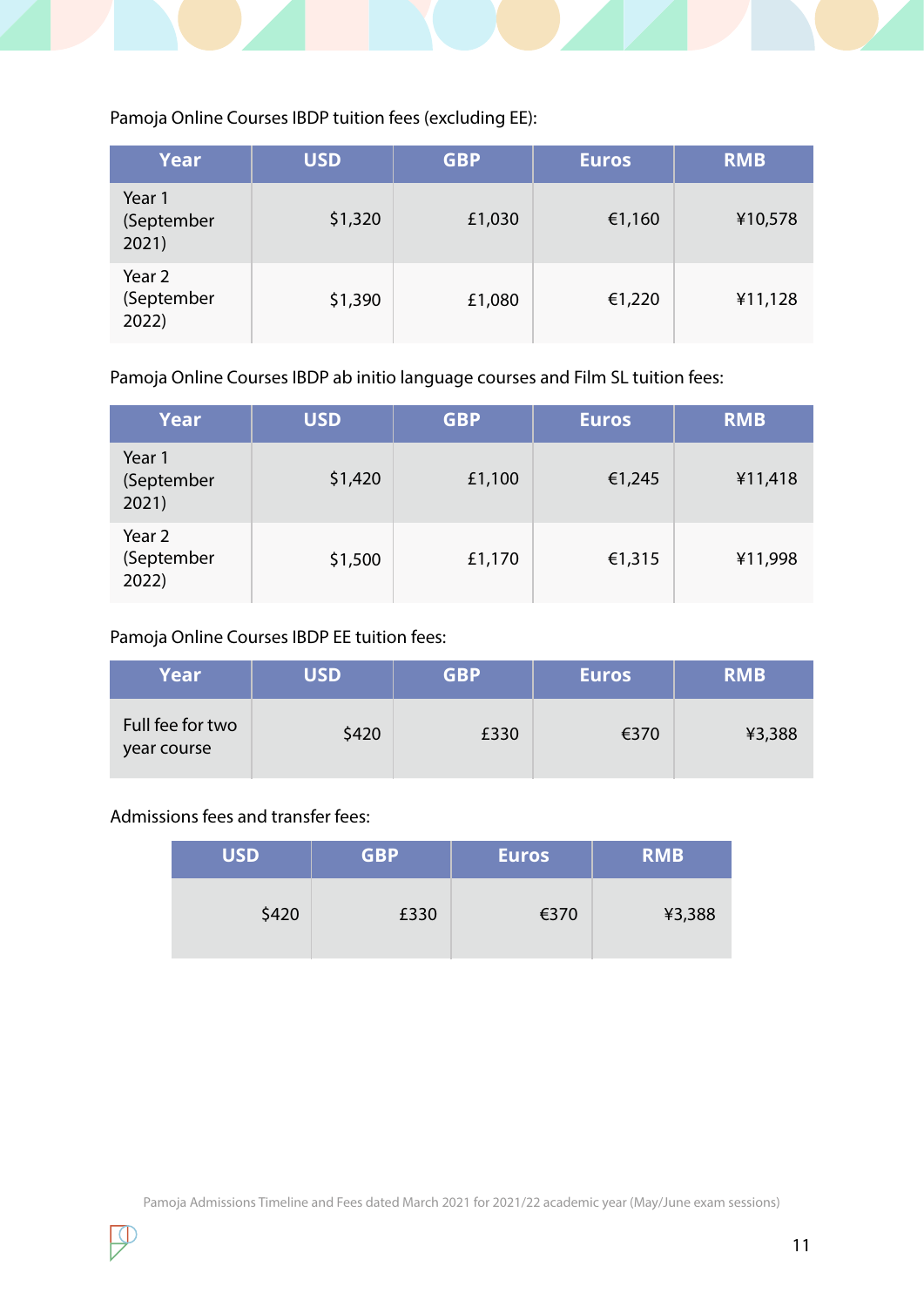#### **Year 1 lifecycle: key dates and special fees**



|                                                           | <b>Pre 2 sep 2021</b> | 8 sep to 5 oct 2021                | from 6 oct 2021                                                                 |
|-----------------------------------------------------------|-----------------------|------------------------------------|---------------------------------------------------------------------------------|
| Withdrawals                                               | No fee                | \$420* admin fee<br>No tuition fee | Full Y1 tuition fee<br>payable                                                  |
| Course/Level<br>Changes                                   | No fee                | No fee                             | Minimum switch<br>fee of \$420* (Note<br>1)                                     |
| Late starter &<br>Transfer student                        | N/A                   | N/A                                | Minimum transfer<br>fee of $$420*$ plus<br>full tuition fee<br>payable (Note 2) |
| Failure to complete<br>SBC orientation by<br>Y1 drop date | N/A                   | N/A                                | Email reminders<br>will be sent (Note<br>3)                                     |

# **Key points**

- Fees apply per enrolment and per course.
- Where dates apply (eg to withdrawals), Pamoja must be informed in writing by the deadline. Verbal communication is not adequate – a written record must be available.

#### **Note 1 (Course and level changes from 6 Oct 2021)**

- Request requires a transfer review. The review will consider what catch-up work is required to be performed by the student, whether this is achievable and what additional teaching support is required.
- If the change is approved, then a minimum switch fee of \$420 will apply (it will be more if additional teaching support is required). There is just one tuition fee (we don't charge tuition fees for both courses).
- No fee will be charged if the change is not approved.
- If the Pamoja Academic Team initiates a level change, then no switch fee will apply.

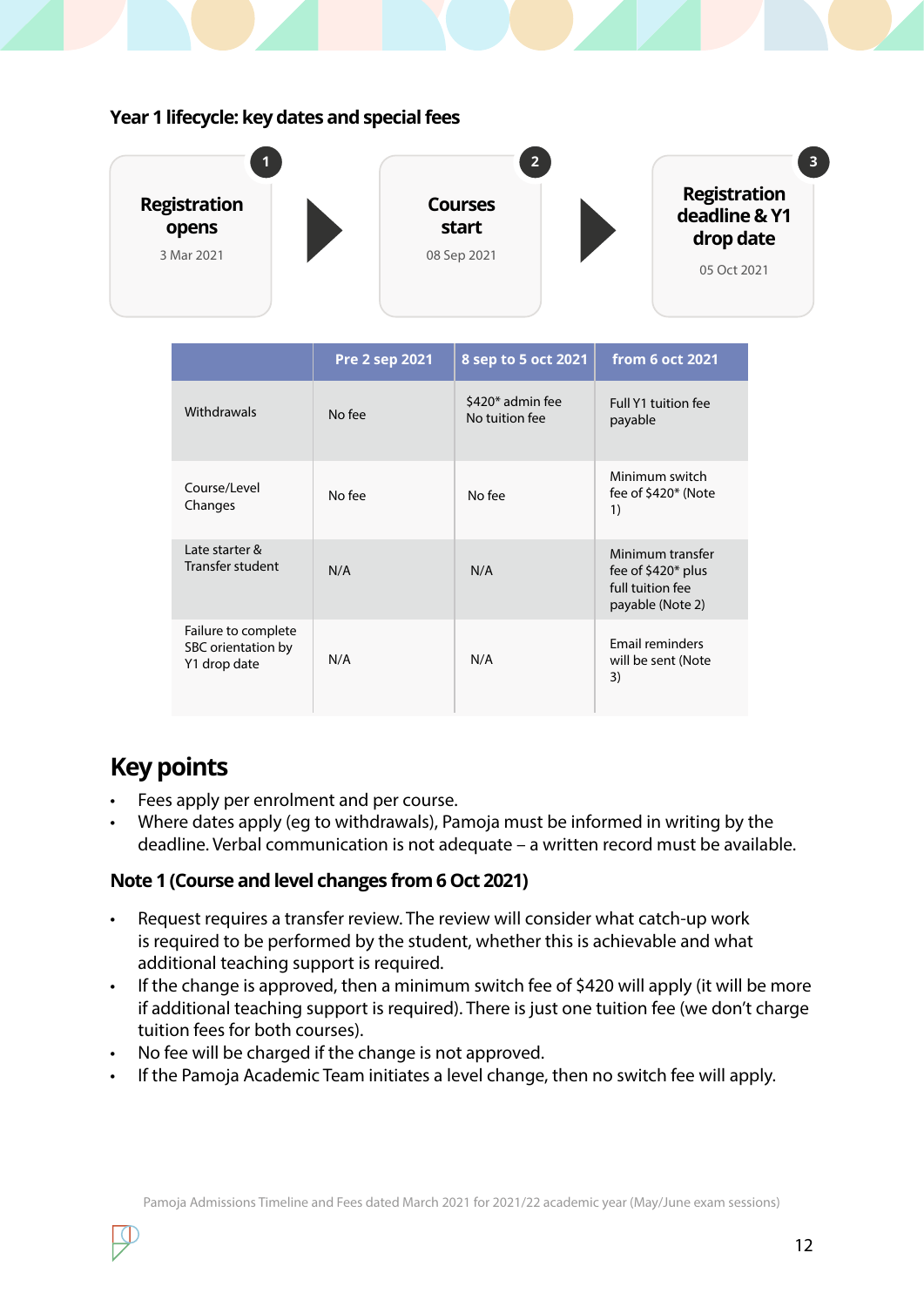#### **Note 2 (Late Starters and Transfer students from 6 Oct 2021)**

- Request requires a transfer review. The review will consider what catch-up work is required to be performed by the student, whether this is achievable and what additional teaching support is required.
- If the transfer is approved, then a minimum transfer fee of \$420 will apply (it will be more if additional teaching support is required) in addition to the full tuition fee.
- No fee will be charged if the transfer is not approved.
- If a transfer withdraws at any stage after enrolment then the full tuition fee and the full transfer fee both remain payable.

#### **Note 3 (SBC orientation)**

The Site-based Coordinator (SBC) orientation is a free short self-paced orientation course designed to familiarise SBCs with the navigation of our Pamoja Online Courses platform, as well as the main concepts and online tools that they will need to utilise in order to best support students in their online course.

There is a strong correlation between successful students and SBCs who have completed their training. It is therefore a contractual requirement that all SBCs complete their training.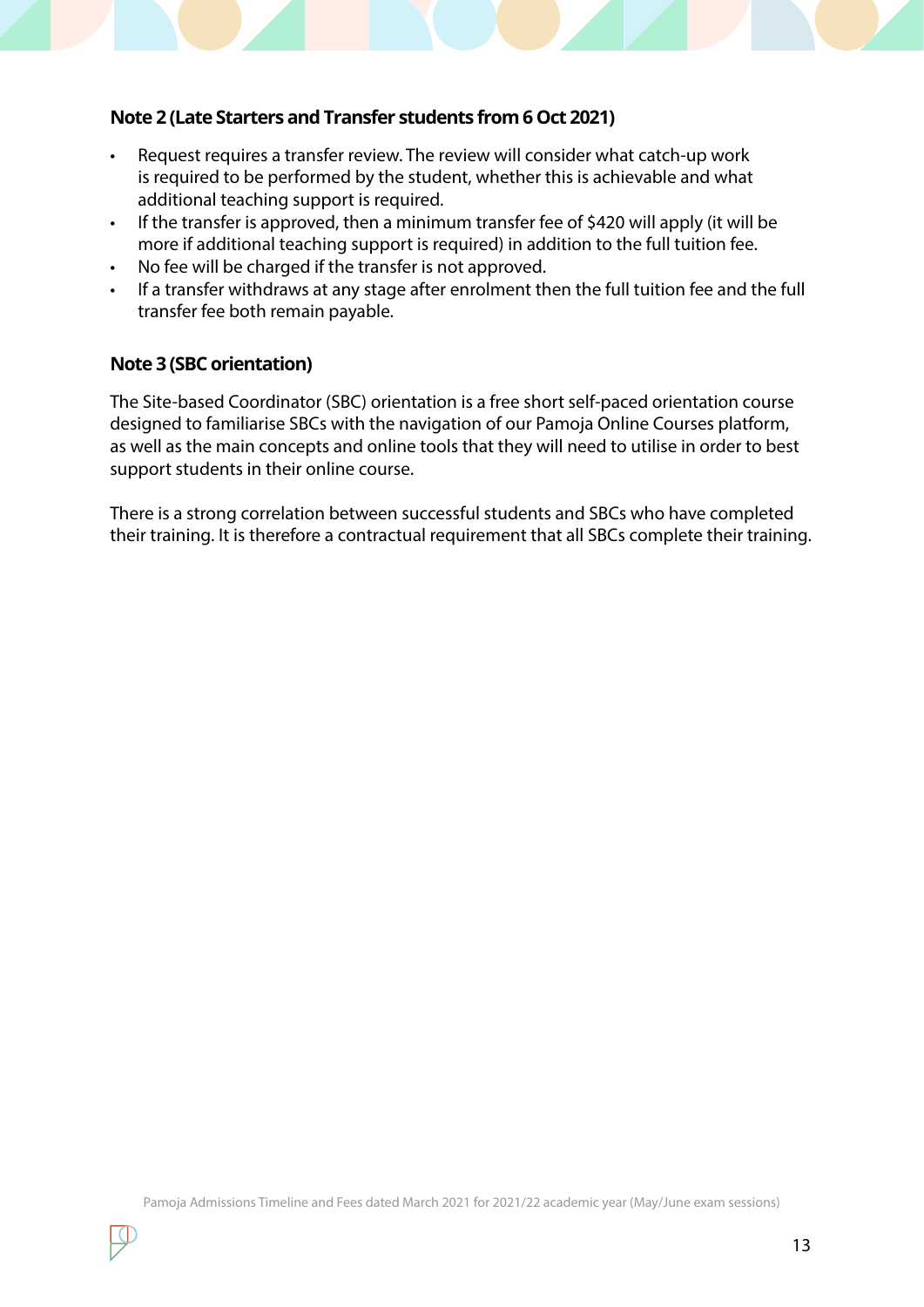### **Year 2 lifecycle: key dates and special fees**



|                                                                               | <b>Pro 26 May 2021</b> | 26 May to 8 Sep<br>2021                                                          | 8 Sep to 21 Sep<br>2021                                                          | <b>From 22 Sep 2021</b>                                                          |
|-------------------------------------------------------------------------------|------------------------|----------------------------------------------------------------------------------|----------------------------------------------------------------------------------|----------------------------------------------------------------------------------|
| <b>Withdrawals</b>                                                            | Y1 fees apply          | No Y2 tuition fee<br>(Note 1)                                                    | \$420* admin fee<br>No Y2 tuition fee<br>(Note 1)                                | Full Y2 tuition fee<br>payable (Note 1)                                          |
| Course/Level<br>changes                                                       | Y1 fees apply          | Minimum switch<br>fee of \$420 (Note 2)                                          | Minimum switch<br>fee of \$420 (Note 2)                                          | Minimum switch<br>fee of \$420 (Note 2)                                          |
| Transfer student                                                              | Y1 fees apply          | Minimum transfer<br>fee of \$420 plus<br>full Y2 tuition fee<br>payable (Note 3) | Minimum transfer<br>fee of \$420 plus<br>full Y2 tuition fee<br>payable (Note 3) | Minimum transfer<br>fee of \$420 plus<br>full Y2 tuition fee<br>payable (Note 3) |
| Failure to correctly<br>register Y2 students<br>on IBIS by 15<br>January 2022 |                        |                                                                                  |                                                                                  | Email reminders<br>will be sent (Note<br>4)                                      |

# **Key points**

- Fees apply per enrolment and per course.
- Where dates apply (eg to withdrawals), Pamoja must be informed in writing by the deadline. Verbal communications is not adequate – a written record must be available.

#### **Note 1 (Y2 course withdrawals)**

- Any withdrawal made prior to 26 May 2021 is treated as a Y1 withdrawal (no refund of Y1 tuition fee, no Y2 tuition fee).
- Provided Pamoja are informed in writing before the end of 7 September 2021 that the student will not be returning for Y2, then no Y2 tuition fee is due.
- Provided Pamoja are informed in writing between 8 September 2021 and the end of 21 September 2021 that the student will not be returning for Y2, then no Y2 tuition fee is due, but there will be a \$420 administration fee for late withdrawal.
- If a student withdraws after 22 September 2021, then the full Y2 tuition fee is payable.

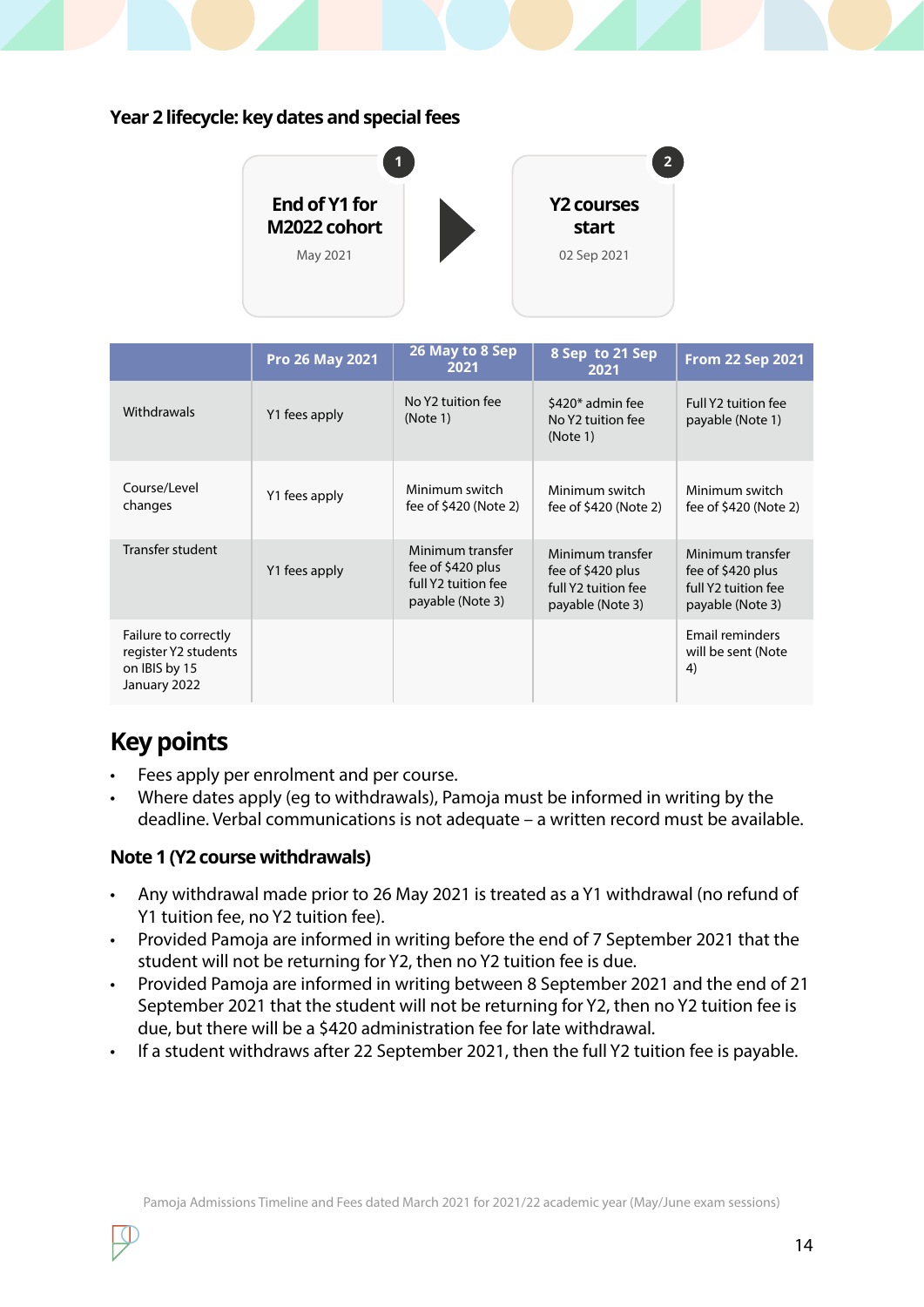#### **Note 2 (Course and level changes)**

- Request requires a transfer review. The review will consider what catch-up work is required to be performed by the student, whether this is achievable and what additional teaching support is required.
- If the change is approved, then a minimum switch fee of \$420 will apply (it will be more if additional teaching support is required). There is just one Y2 tuition fee (we don't charge tuition fees for both courses).
- No fee will be charged if the change is not approved.
- If the Pamoja Academic Team initiates a level change, then no switch fee will apply.

#### **Note 3 (Late Starters and Transfer students)**

- Request requires a transfer review. The review will consider what catch-up work is required to be performed by the student, whether this is achievable and what additional teaching support is required.
- If the transfer is approved, then a minimum transfer fee of \$420 will apply (it will be more if additional teaching support is required) in addition to the full Y2 tuition fee.
- If a transfer withdraws by the end of 7 September 2021 then no fees are due.
- If a transfer withdraws from 8 September 2021, then the full Y2 tuition fee is payable as well as the full transfer fee.

#### **Note 4 (IBIS registration)**

- It is the IB World School's Diploma Programme Coordinator's responsibility to register Pamoja Online Courses Year two students as online candidates on the International Baccalaureate's system IBIS ahead of the November examinations, or inform us in writing that the student will not be registered at all on IBIS since not sitting the final examinations.
- Failure to successfully register students as online candidates on IBIS results in significant additional work for Pamoja, and ultimately can result in the candidate not completing their IB DP.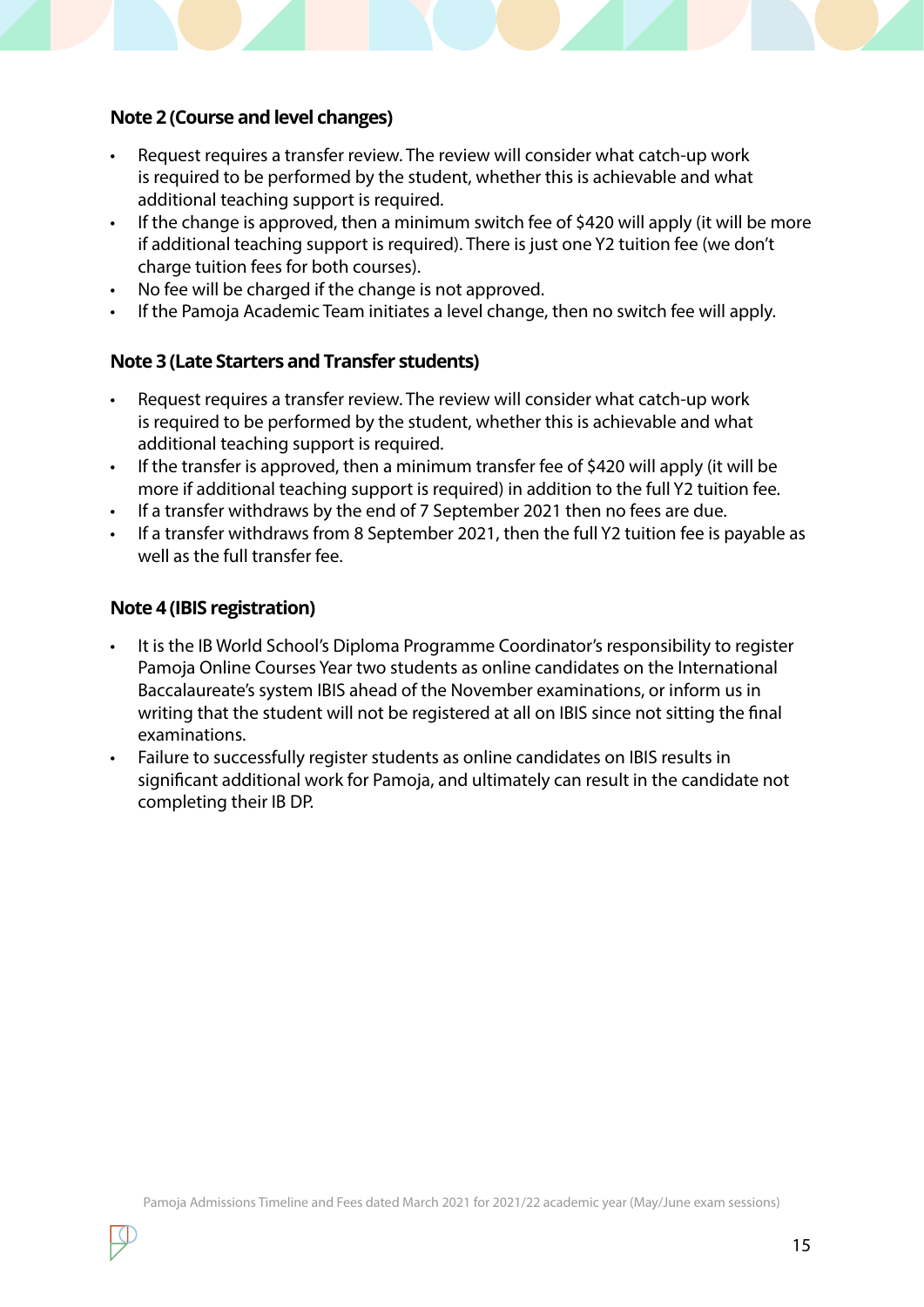# **Special considerations**

#### **Pamoja students moving schools**

If a Pamoja student moves to another Cambridge International School during the academic year, the new school will not be charged unless the original school has not paid. Overall there will only be one tuition fee.

#### **Medical exceptions**

In the case where a student has had to leave their online course due to medical conditions, the fee charged can be reviewed and if specific criteria met, can be partially refunded. Approval required from the Pamoja Senior Management team.

### **Extended Essay**

Please refer to the quote provided by your Business Development Consultant to find out the total amount of Pamoja Online Courses Extended Essay fees your school will be charged.

The Pamoja Online Courses Extended Essay (EE) fee is chargeable from enrolment and nonrefundable.

The student must be taking a Pamoja Online Courses course with us to be eligible for Pamoja Online Courses Extended Essay.

The Extended Essay must be in a subject where we offer a Pamoja Online Courses course (but the student doesn't have to be taking that course with us, so, for example, a student taking Pamoja Taught Mathematics HL could do an extended essay in Psychology). Subject to approval by the Pamoja Academic team.

An additional Extended Essay fee will be charged in case of a change of Pamoja Online Courses EE subject.

We reserve the right not to accept EE requests where we do not have teacher capacity.

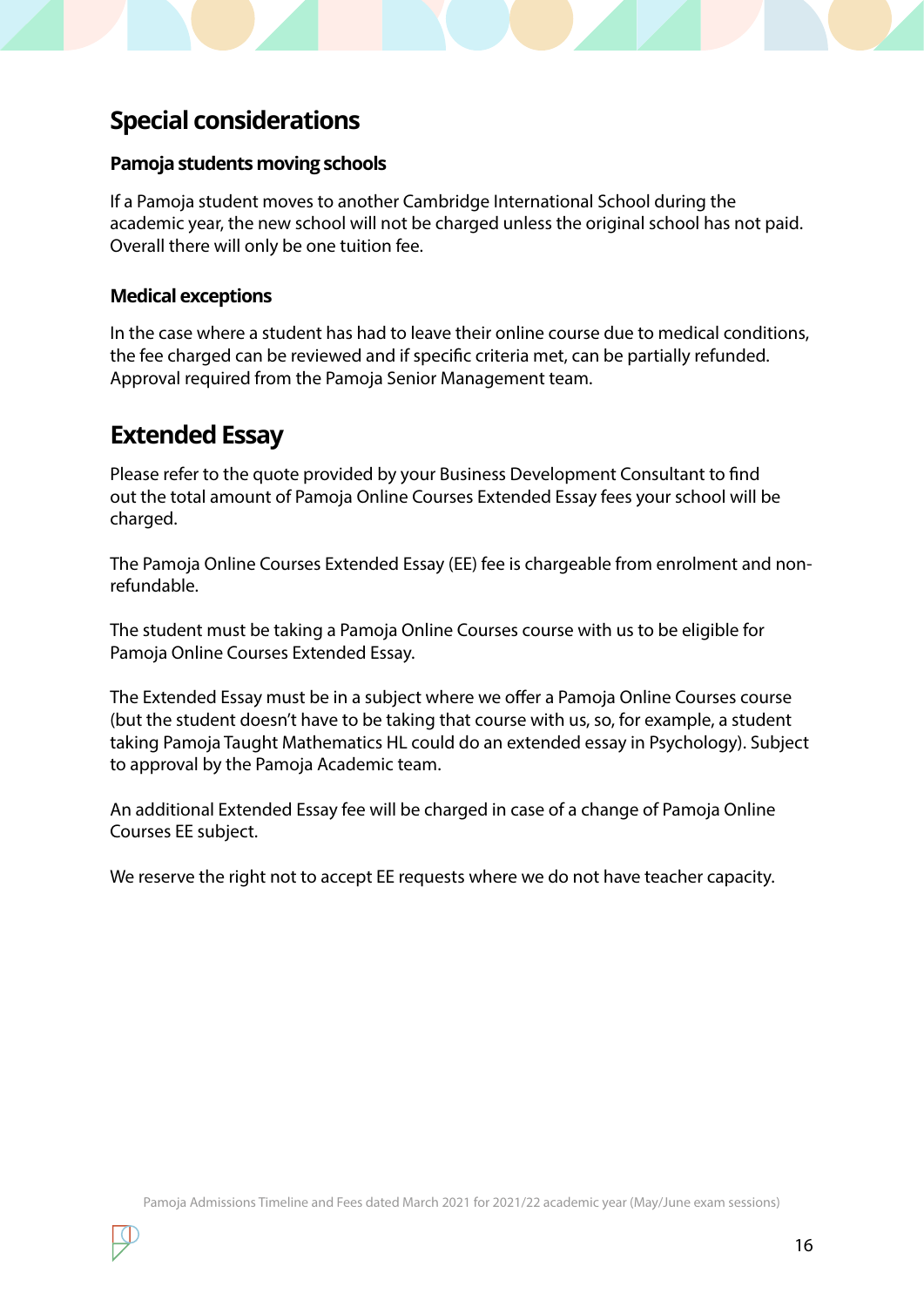

# **Pamoja Lesson Suite – Cambridge International Upper Secondary and Cambridge International Advanced and International Baccalaureate Diploma Programme**

All Pamoja Online Courses subjects are also available as Pamoja Lesson Suite. Please refer to the quote provided by your Business Development Consultant to find out the total amount of Pamoja Lesson Suite fees your school will be charged.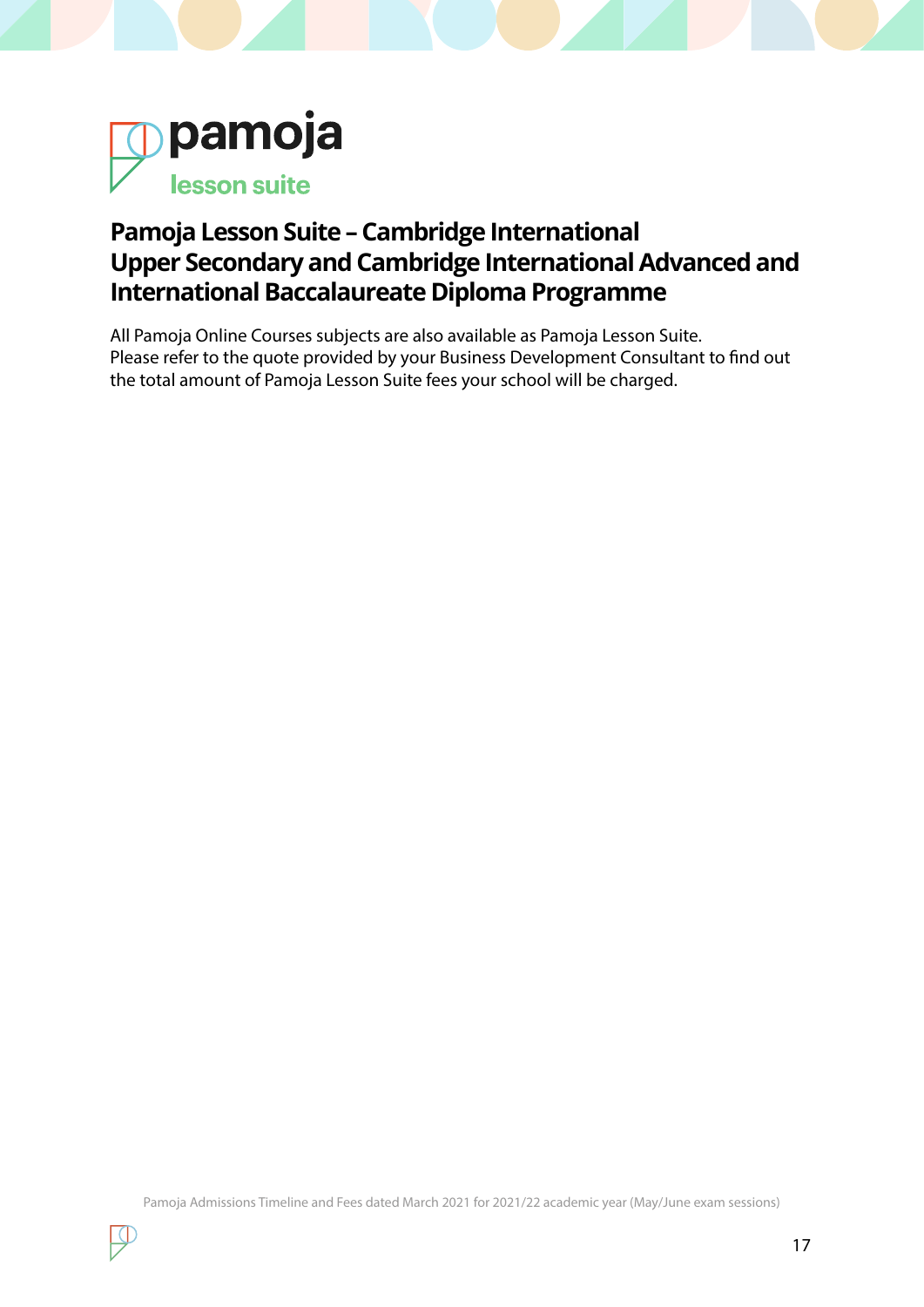# **Invoicing frequently asked questions**

#### **When are invoices published?**

- Invoices are emailed to the school billing contact from mid-October 2021.
- A weekly invoicing run is performed as required following the initial invoicing run.

#### **What forms of payment are accepted?**

- Our preferred method of payment is Bank Transfer. We will also accept Mastercard and Visa Credit and Debit Card payments and can also take cheques.
- At this stage, we do not accept American Express or PayPal payment.

#### **What are the payment terms?**

- Payments are due 30 days after the invoice date.
- The contract and therefore financial liability is with the school due to our agreements with the examination boards. Schools are therefore invoiced and it is their responsibility to pay.
- Invoices are raised against each school cohort and cannot be raised for individual students.
- Failure to make full payment will ultimately result in withdrawal of services.